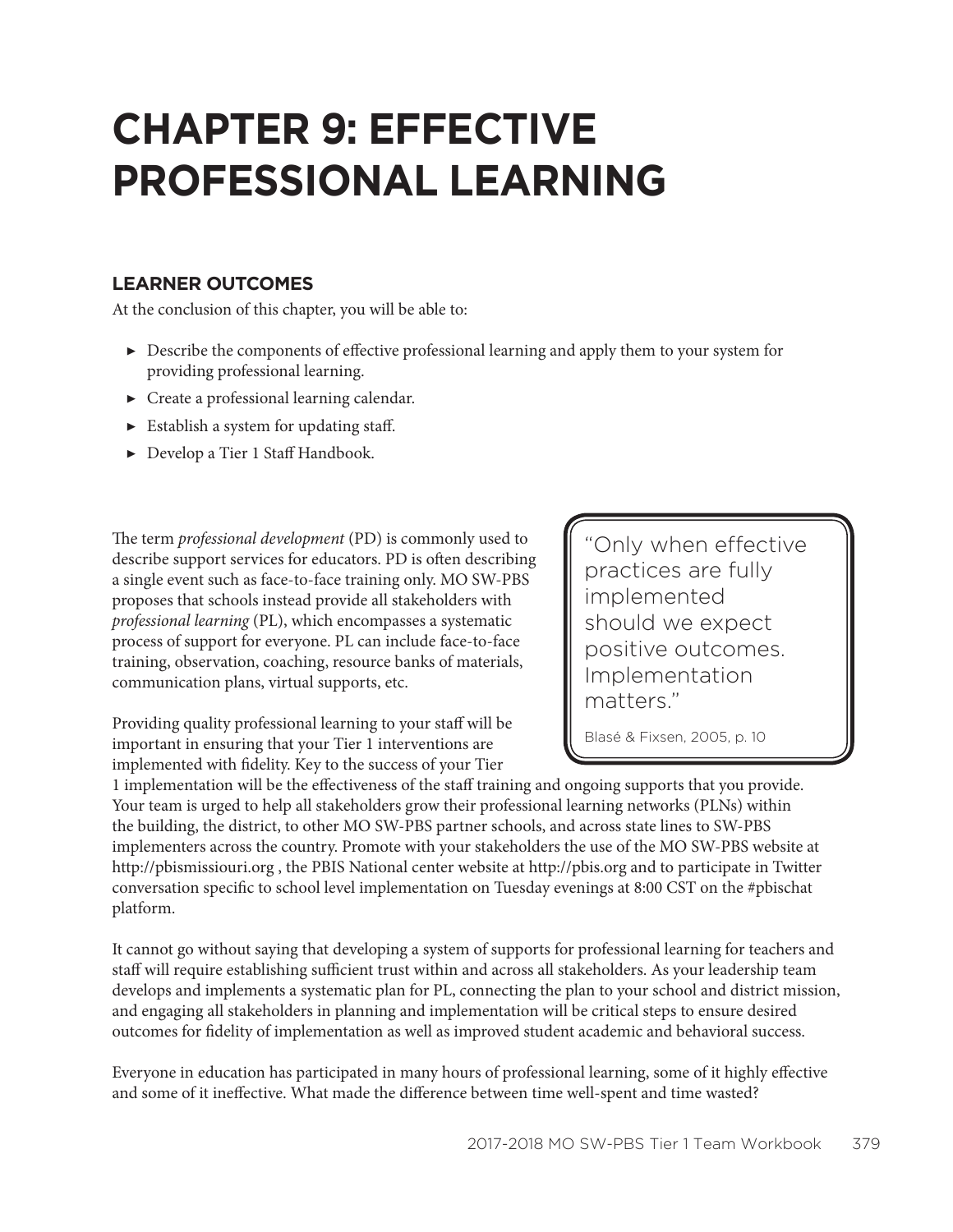

## **Effective Professional Learning**

Your challenge is to provide effective professional learning to your school staff on the systems, data, and practices for Tier 1 universal interventions. What are characteristics of effective professional learning? Nobori (2011) states that it is **research-based, consistent and ongoing, convenient, relevant, and differentiated**. These findings align with the *Professional Learning Guidelines for Student Success* MO DESE (2013) that guide the supports provided through the Regional Professional Development Centers across Missouri. How do these characteristics relate to your Tier 1 staff training?

- ▶ **Research-based:** SW-PBS is researched-based as a combined framework and each of the Tier 1 Essential Components are themselves research based as well.
- ▶ **Consistent and Ongoing:** The professional learning you provide your staff will not be a one-time session at the beginning of the year before school starts. Staff learning needs to be on-going, including new learning throughout the year, and "booster" sessions for review when indicated by data. Your staff will need to receive PL on the Tier 1 Essential Components, including all 8 of the Effective Classroom Practices, so that they can consistently provide these "interventions"• to all students, every day, all year long.
- ▶ **Convenient:** If you can work closely with administration to schedule staff learning at a time that is convenient for participants, there is an increased likelihood of attendance (and willingness to participate) by staff. Whenever possible create job embedded opportunities throughout the day for professional growth.
- ▶ **Relevant:** Staff will see a direct benefit in the improved behavior and positive relationships of the students who consistently receive Tier 1 universal supports.
- ▶ **Differentiated:** Whenever possible, provide choices for participation. Does all professional learning in your school need to be face-to-face, large group? Is using technology such as podcasts and webinars an option? If a teacher has a good understanding of the process, can they select an option to attend a more advanced session? What are other possibilities?

Additionally, quality professional learning should also include **training, practice, feedback and coaching or other follow-up procedures and supports** (Ismat 1996; MO DESE 2013). Teachers also have increased opportunities to interact with peers during effective trainings.

--------------------------



Compare the "Effective PL" column of the t-chart your team created earlier with the characteristics described by Norobi (2011) and Ismat (1996). Are there similarities?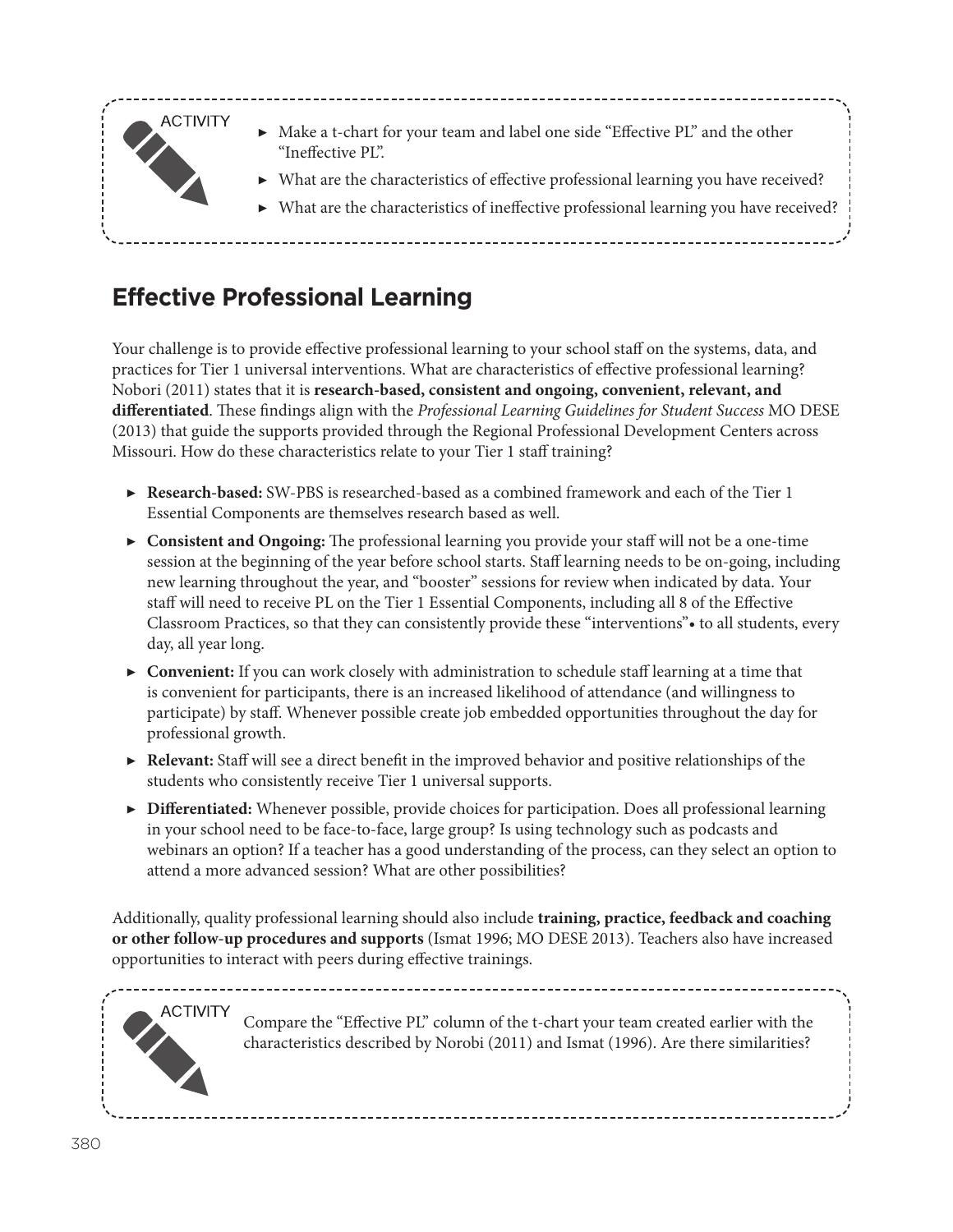The Missouri Department of Elementary and Secondary Education (DESE) has developed criteria for high quality professional development (HQPD) (Noonan, Langham, & Gaumer, 2013). The 22 components on the *HQPD Checklist* outline what needs to be done before, during and after the professional learning training to ensure that HQPD has been planned for and delivered. If all components are provided for, there is greater likelihood of increasing the transfer to practice. As such, the list indicates that the face-to-face training "event" is but a part of an ongoing process to support the fidelity of implementation of research based instructional practices in classrooms.

| <b>BEFORE</b><br>TRAINING | <b>PREPARATION</b>                                                                                                                                                              |
|---------------------------|---------------------------------------------------------------------------------------------------------------------------------------------------------------------------------|
|                           | 1. Provides a description of the training with learning objectives prior to training.                                                                                           |
|                           | 2. Provides readings, activities, and/or questions to think about prior to the training.                                                                                        |
|                           | 3. Provides an agenda (i.e., schedule of topics to be presented and times) before at the beginning of the<br>training.                                                          |
|                           | 4. Quickly establishes or builds on previously established rapport with participants.                                                                                           |
|                           | <b>INTRODUCTION</b>                                                                                                                                                             |
|                           | 5. Connects the topic to participants' context (e.g., community, school, district).                                                                                             |
|                           | 6. Includes the empirical research foundation of the context (e.g., citation, verbal references to research<br>literature, key researchers).                                    |
|                           | 7. Content builds or relates to participants' previous professional learning.                                                                                                   |
|                           | 8. Aligns with school/district/state/federal standards or goals.                                                                                                                |
|                           | 9. Emphasizes impact of content on student learning outcomes.                                                                                                                   |
|                           | THE PROFESSIONAL LEARNING PROVIDER                                                                                                                                              |
| <b>DURING TRAINING</b>    | 10. Builds shared vocabulary required to implement and sustain the practice                                                                                                     |
|                           | 11. Provides examples of the content/practice in use (e.g., case studies, vignette)                                                                                             |
|                           | 12. Illustrates the applicability of the material, knowledge, or practice to the participants' context                                                                          |
|                           | <b>ENGAGEMENT</b>                                                                                                                                                               |
|                           | 13. Includes opportunities for participants to practice and/or rehearse new skills                                                                                              |
|                           | 14. Includes opportunities for participants to express personal perspectives (e.g., experiences, thoughts<br>on concepts)                                                       |
|                           | 15. Includes opportunities for participants to interact with each other related to training content                                                                             |
|                           | 16. Adheres to agenda and time constraints                                                                                                                                      |
|                           | <b>EVALUATION</b>                                                                                                                                                               |
|                           | 17. Includes Opportunities for participants to reflect on learning                                                                                                              |
|                           | 18. Includes discussion of specific indicators - related to knowledge, material, or skills provided by the<br>training - that would indicate a successful transfer to practice. |
|                           | 19. Engages participants in assessment of their acquisition of knowledge and skills                                                                                             |
|                           | <b>MASTERY</b>                                                                                                                                                                  |
| AFTER<br>TRAINING         | 20. Details follow-up activities that require participants to apply their learning in a new setting or<br>context.                                                              |
|                           | 21 Offers opportunities for continued learning through technical assistance and resources.                                                                                      |
|                           | 21. Describes opportunities for coaching to improve fidelity of implementation.                                                                                                 |

#### Checklist for High Quality Professional Development (HQPD) Training

*Noonan, Langham, & Gaumer (2013)*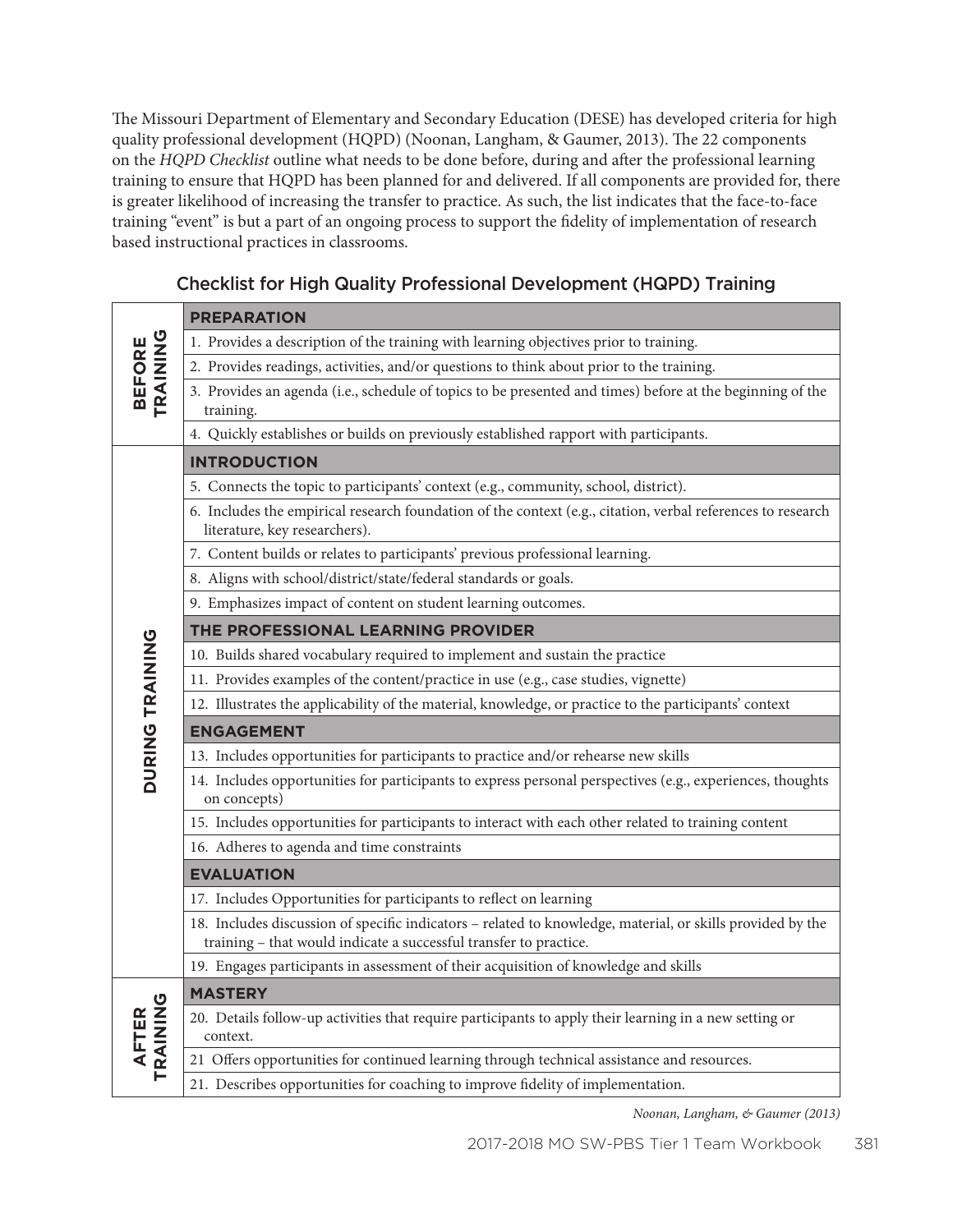While face-to-face, didactic or direct training (i.e., training which includes content, rationale, demonstration, **practice**, and **feedback**) is critical for building knowledge of effective instructional practices, research indicates that transfer of skills to practice is generally low with training alone (Joyce & Showers, 2002).

|                                               | <b>OUTCOMES</b><br>(% of Participants who: Demonstrate Knowledge, Demonstrate New<br>Skills in a Training Setting, and Use New Skills in the Classroom) |                                             |                                |  |
|-----------------------------------------------|---------------------------------------------------------------------------------------------------------------------------------------------------------|---------------------------------------------|--------------------------------|--|
| <b>Training Components</b>                    | Demonstrate<br>Knowledge                                                                                                                                | Demonstrate New<br><b>Skill in Training</b> | Use New Skills in<br>Classroom |  |
| Theory and Discussion                         | 10%                                                                                                                                                     | 5%                                          | $0\%$                          |  |
| <b>Plus</b> Demonstration in Training         | 30%                                                                                                                                                     | 20%                                         | $0\%$                          |  |
| <b>Plus</b> Practice and Feedback in Training | 60%                                                                                                                                                     | 60%                                         | 5%                             |  |
| <b>Plus</b> Coaching in the Classroom         | 95%                                                                                                                                                     | 95%                                         | 95%                            |  |

The chart starts with training that involves **theory and discussion**. With this type of training, 10% of the participants were able to demonstrate knowledge about the topic, 5% were able to demonstrate new skills in the training setting, and 0% used new skills in the classroom.

When **demonstration in training** was added to theory and discussion, knowledge increased to 30% of the participants and skill demonstration increased to 20% participants. Use in the classroom remained at 0%.

Adding **practice and feedback** during training to theory, discussion, and demonstration increased knowledge and skill demonstration to 60% of the participants. Use in the classroom increased to . . . . 5%. **When coaching in the classroom was added to the other training components, knowledge, skill demonstration, and use in the classroom increased to 95% of the participants.**

The analysis of of over 200 studies by Joyce and Showers (2002) has been corroborated through in-field research (Hiralall & Martens, 1998; Simonsen, MacSuga, Fallon, & Sugai 2013). This recent body of work confirms that in-vivo support (e.g., coaching and performance feedback) was required to achieve positive effects. Because it is not always feasible to provide in-classroom coaching to all teachers Simonsen, et al., (2014) proposed a multi-tiered approach to PL that outlines building a *triangle for teachers*.

We give schools strategies & systems for improving practice & outcomes, but implementation is not accurate, consistent, or durable, & desired outcomes aren't realized. School personnel & teams need more than exposure, practice, & enthusiasm.

George Sugai, OSEP Center on PBIS, Center for Behavioral Education & Research, University of Connecticut

The proposed *triangle for teachers* extends the recommendations of both Norobi (2011) and Ismat (1996) in terms of the characteristics of the content, the what to provide, as well as the work of Joyce & Showers (2002) in terms of the *how to provide* PL. The outline proposed that professional learning approaches must also include, "1) an organized framework for providing supports, and 2) a clear method for identifying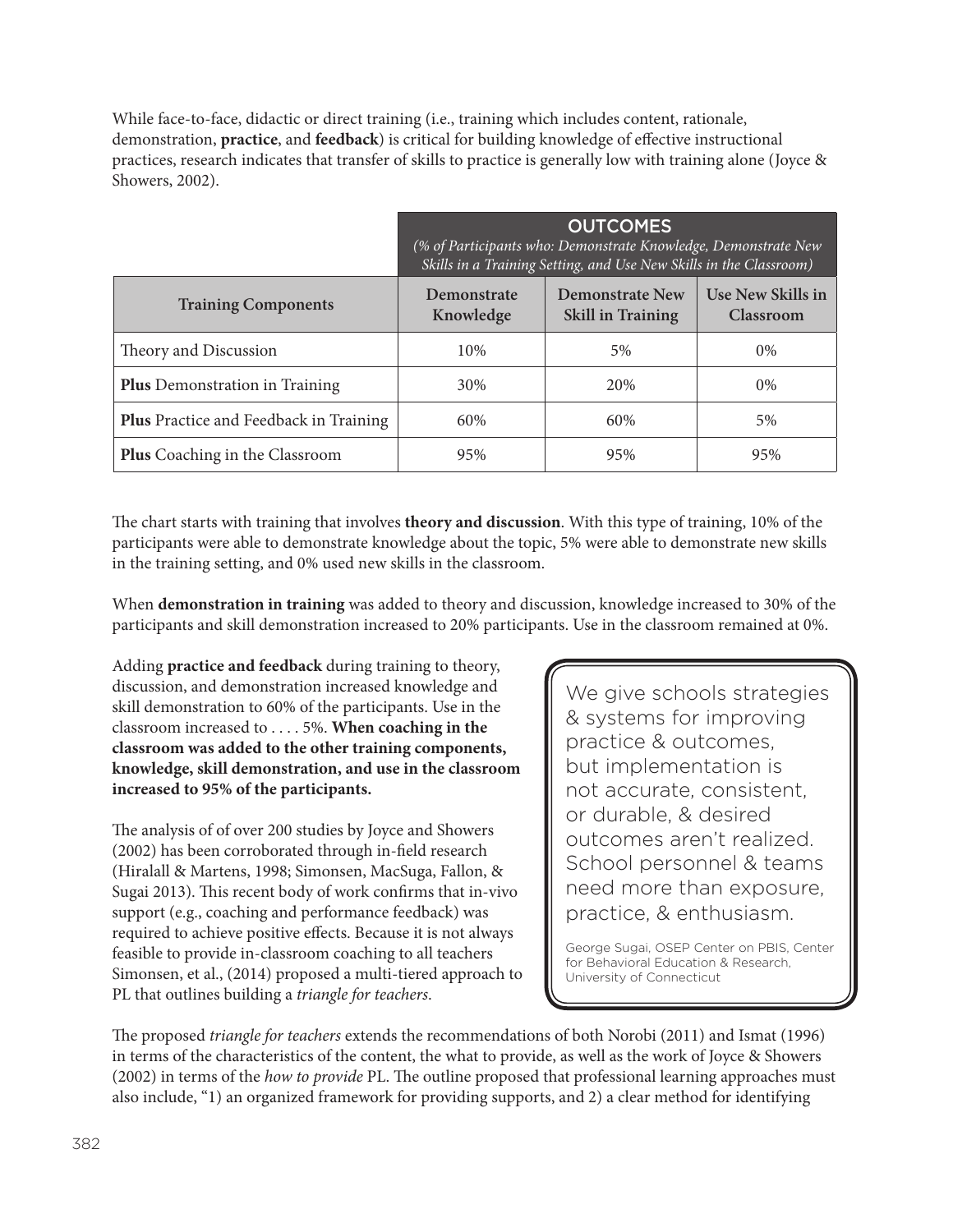which teachers will benefit from each level of support," (Simonsen et al., 2014, p. 180). The multi-tiered system of support would be planned for and provided based on data. All teachers would get universal level supports focused primarily on high quality professional learning training, some teachers would get universal PL plus limited coaching supports and a few teachers would get all that plus intensive coaching supports. The table below gives a more detailed explanation of what a tiered support model might entail.

| Level of<br>Support             | <b>Didactic Training</b><br><b>Regularly scheduled</b>                                                                                                                                                            | Coaching provided as<br>needed:                                                                                                                                                                                                                                                                                  | Data Used for<br><b>Decision Making</b>                                                                                                                          | <b>Decision Rule</b>                                                                                                                                                               |
|---------------------------------|-------------------------------------------------------------------------------------------------------------------------------------------------------------------------------------------------------------------|------------------------------------------------------------------------------------------------------------------------------------------------------------------------------------------------------------------------------------------------------------------------------------------------------------------|------------------------------------------------------------------------------------------------------------------------------------------------------------------|------------------------------------------------------------------------------------------------------------------------------------------------------------------------------------|
| Universal<br>Level Sup-<br>port | • Define target skill<br>• Model target skill<br>with examples & non<br>examples<br>• Provide practice w/<br>skill<br>• Provide feedback<br>within training<br>context<br>Demonstrate self-<br>monitoring methods | None                                                                                                                                                                                                                                                                                                             | Self-Monitoring<br>for Fluency > Self<br>report to "coach"<br>confirm fidelity of<br>self-monitoring<br>Classroom Walk-<br>$throughs = Univer-$<br>sal Screening | 80% or above imple-<br>mentation at crite-<br>$rion = no need for$<br>additional support<br>79% or below $=$<br>need for targeted<br>interventions                                 |
| Targeted<br>Level Sup-<br>port  | All of the above PLUS<br>Goal Setting                                                                                                                                                                             | Teacher<br>• Chooses a target skill,<br>• Sets and shares goal(s),<br>Selects a self-prompting<br>strategy<br>• Self-Monitors<br>• Graphs data<br>• Self-Reflects<br>• Self rewards<br>• Shares instructional<br>data and student<br>outcome data with<br>"coach"<br>Coach<br>• Reviews self-<br>monitoring data | Regular Self-Moni-<br>toring<br>Regular Classroom<br>Coaching and Walk-<br>$throughs = Progress$<br>Monitoring                                                   | Demonstration<br>of improvement<br>toward criterion =<br>fading to self-moni-<br>toring only<br>Demonstration of<br>lack of improve-<br>$ment = intensified$<br>support            |
| Intensive<br>Level Sup-<br>port | All of the above PLUS<br><b>Action Planning</b>                                                                                                                                                                   | All of the above PLUS<br>Teacher w/ Coach assis-<br>tance<br>• Develops action plan<br>o Measureable goals<br>for improved per-<br>formance<br>Action steps<br>$\mathbf{O}$<br>Contingencies for<br>$\mathbf{O}$<br>meeting/not meet-<br>ing goals                                                               | Daily Self-Moni-<br>toring<br>Weekly Classroom<br>Walkthroughs =<br>Progress Monitor-<br>ing<br>Coaching and per-<br>formance feedback                           | If goals met choose<br>other skills for focus<br>or implement fad-<br>ing.<br>If goals not met<br>increase frequency<br>or intensity of<br>feedback or provide<br>in-vivo modeling |

#### Multi-Tiered Support Framework for Teachers

*Adapted Simonsen et al., (2014)*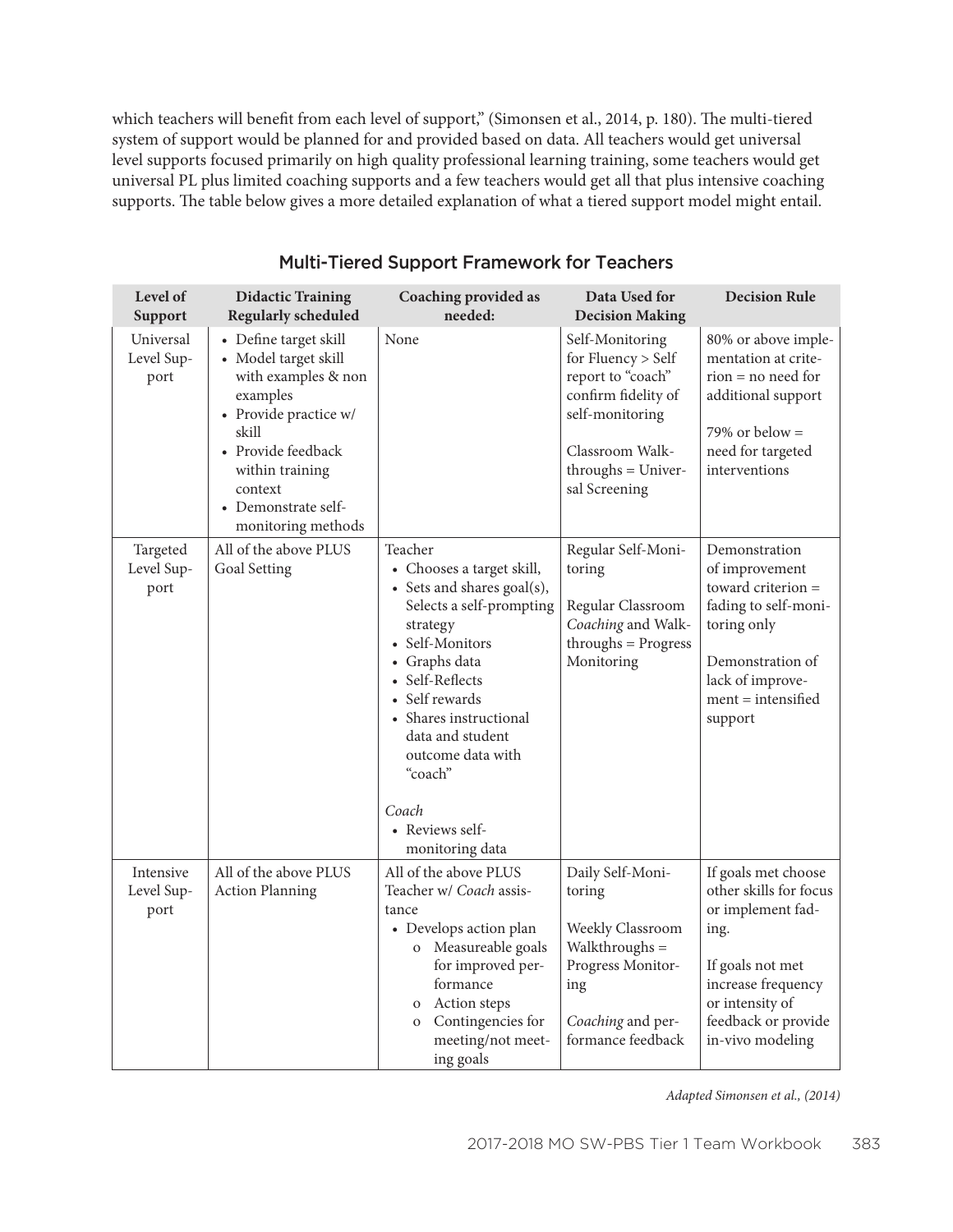

*Figure 9.1*

In the professional learning model outlined above, all teachers get *didactic* training, then each teacher creates a selfmonitoring plan:

- Choose a brief period of time when the instructional skill is most applicable for the instructional content (e.g., 10-15 minutes of teacher direct instruction)
- Identify a specified period of time (e.g., 1-2 week from date of training)
- Select a method to record use of the skill (e.g., tallies, golf counter, paper clips in pocket, etc.)
- Record data using method chosen
- Graph or chart data for analysis using specified metric (e.g., rate, ratio, percentage, etc.)
- Analyze data comparing to standard for implementation provided

"Many teachers enter the field without sufficient training in classroom management and continue to experience challenges throughout their careers. Therefore, school-based leaders need a multi-tiered support (MTS) framework to (a) provide training to all teachers in classroom management (Tier 1), (b) identify teachers who require additional assistance (universal screening), (c) support the identified teachers (Tiers 2 and 3), and (d) continue to monitor teachers' classroom management to adjust (i.e., intensify or fade) supports."

Simonsen et al, 2014, p. 180

• Provide data if requested to coach, department chair, team leader for building level aggregation and review for teachers who may need more intensive supports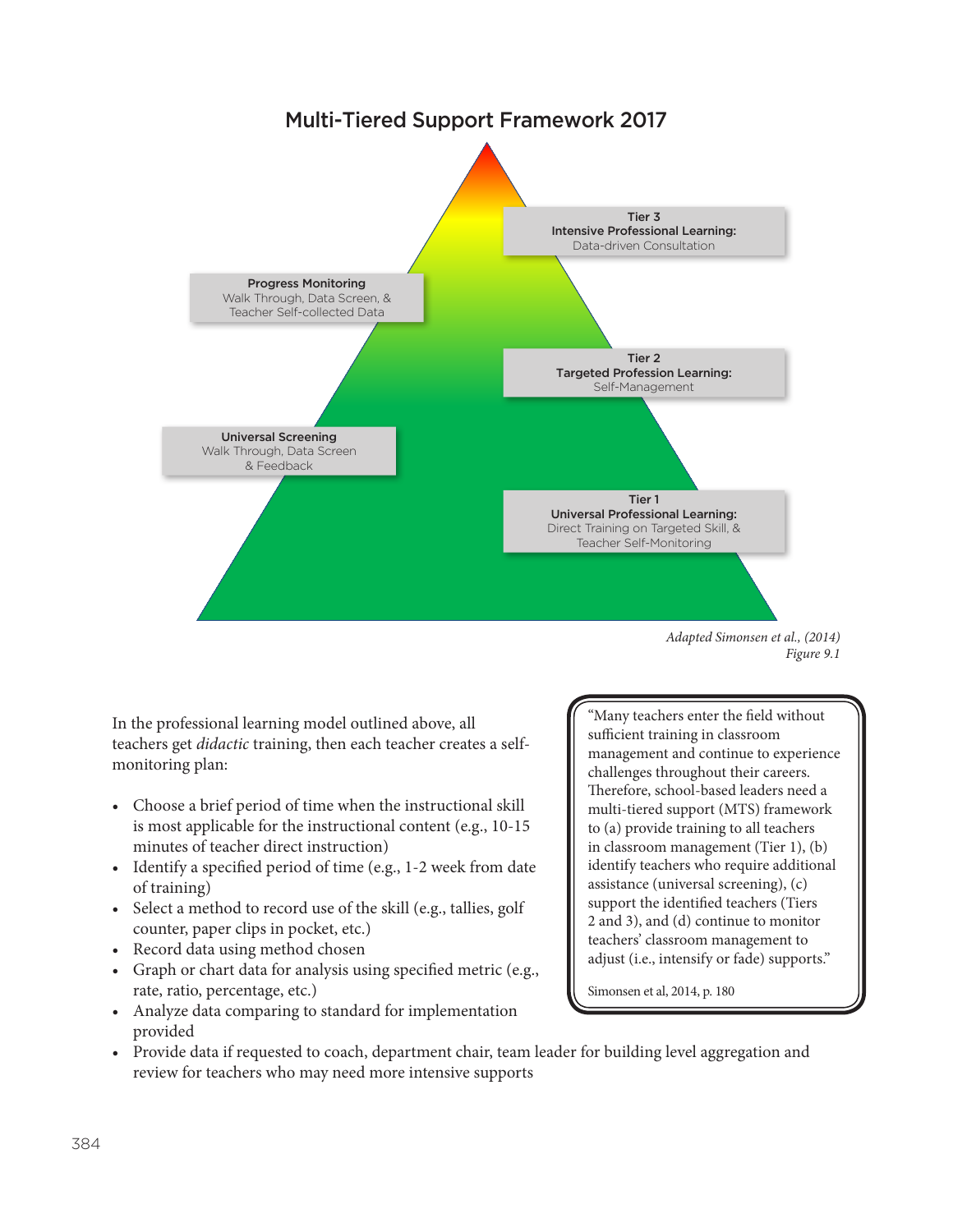Each effective instructional practice should have the data decision rule either based on what research indicates as best practice (e.g., 4:1 ratio of positive to negative feedback) or based on how many essential components of the instructional practice are included during the lesson monitored (e.g., effective positive feedback is timely, genuine and specific in that it indicates what behavior was demonstrated that met the expectation).

All teachers will receive *Universal* level supports of didactic training and support in developing and implementing a self-monitoring plan. Teachers who demonstrate fluency (e.g., 80% or above implementation of instructional skill) with *Universal* level supports may also have a coach assigned to provide assistance as requested and as a point person for data submission.

For teachers whose self-monitoring data indicates a need for improvement, *Targeted level* coaching supports, and/or *Intensive level* coaching and re-training may be necessary. Each of these levels of support will require some, or a great deal of building level *coaching* supports.

Who can serve as the *coach*? Depending on the size and configuration of your building the role of *coach* can at the *Universal* or *Targeted* supports levels be fulfilled by an administrator, an instructional coach, personnel with full time equivalent (FTE) dedicated for instructional support such as a SW-PBS Coach, a school psychologist, a special educator, a department chair, or in some cases of schoolwide professional learning a collegial peer (Johnson, 2007). When an individual teacher has been identified in need of *Intensive* level supports someone with behavioral expertise should fulfill the coach's role. Your SW-PBS leadership team should include planning for building and maintaining these tiered support for all teachers and staff in your building as appropriate.

#### What might this look like?

- ▶ Leadership Team provides PL that includes didactic or direct training on *Active Supervision* to all teachers and supervisory staff (e.g., instructional aides, paraprofessionals, playground supervisors, cafeteria personnel, etc.) on the essential components of *Active Supervision* during regularly scheduled whole building PL time.
- ▶ All teachers and staff submit self-monitoring data within given period of time.
- ▶ Many teachers and staff indicate through their individual self-monitoring data an ability to implement the essential component of *Active Supervision* with fidelity.
- ▶ Walk-Through Observations (WTO) by administrators and/or assigned personnel confirm teacher self-ratings. All teachers are given WTO feedback.
- ▶ Teachers at 80% or above proficiency receive supports to sustain their use of *Active Supervision* which can include: reminder communications (e.g., emails, staff memos, staff meeting updates, etc.), assistance to develop a plan for periodic self-monitoring and receive random, periodic WTO feedback.
- ▶ Teachers below 80% proficiency are assigned a coach, assistance reviewing self-monitoring and WTO feedback. They receive, if needed, additional training in *Active Supervision*. They set a target goal for skill use and establish a process for systematically self-monitoring and self-rewarding.
- ▶ After the agreed upon timeframe for implementation passes, self-monitoring and WTO are again reviewed. If the teacher is now at or above 80% proficiency the teacher goes on maintenance. If the teacher remains below 80% proficiency the teacher and *coach* develop an action plan for remediation which will include individual training, in-vivo observation and feedback, and contingency plans for when the goal is met/not met.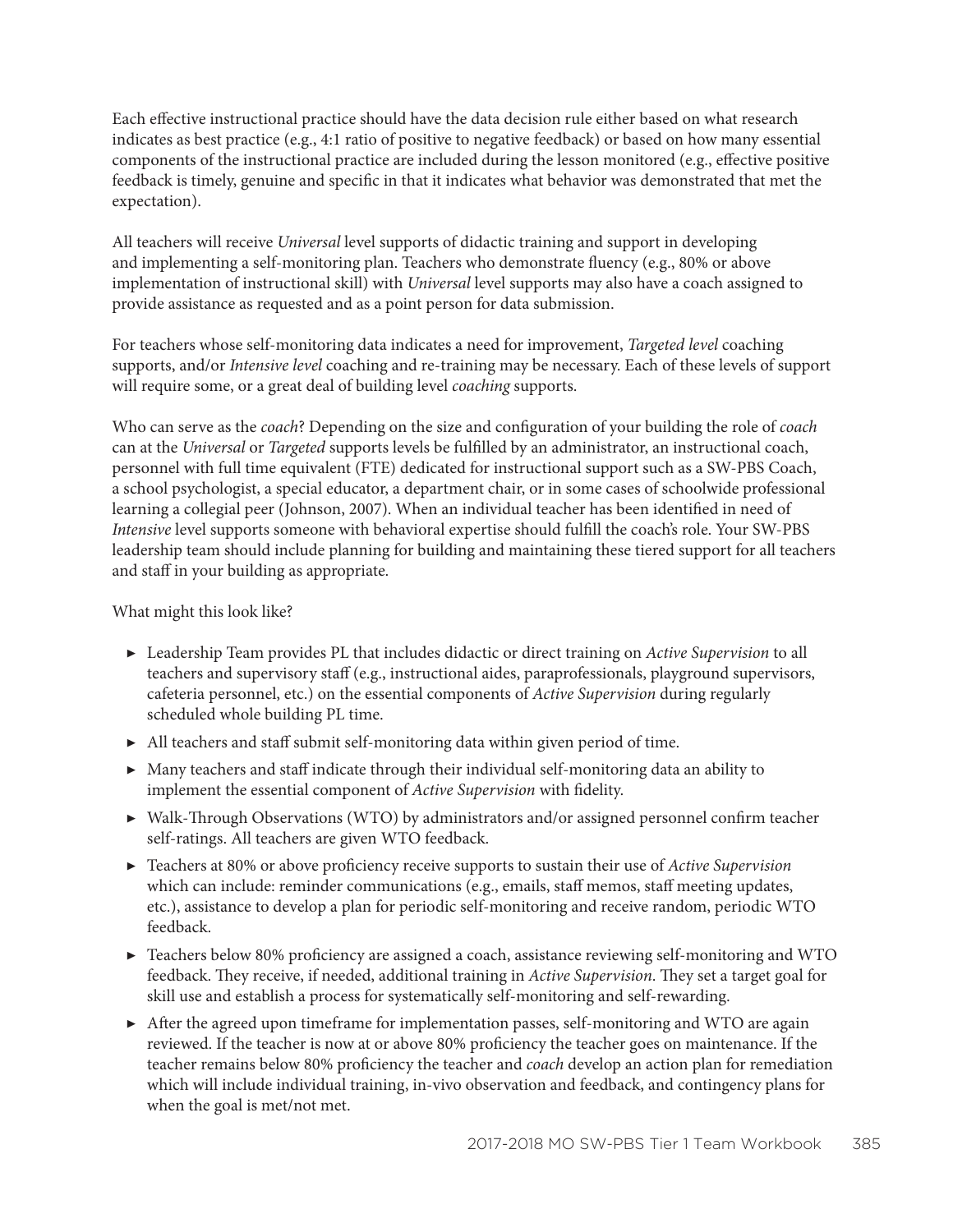## **Focus of Professional Learning**

As your school begins to develop multi-tiered supports for teachers a major focus should be on the MO SW-PBS Effective Classroom Practices (ECPs), see the Tier 1 Workbook, Chapter 8 for more information. The ECPs include:

- 1. Classroom Expectations and Rules
- 2. Classroom Procedures and Routines
- 3. Classroom Encouraging Expected Behaviors
- 4. Classroom Discouraging Inappropriate Behaviors
- 5. Classroom Active Supervision
- 6. Classroom Opportunities to Respond
- 7. Classroom Activity Sequencing and Choice
- 8. Classroom Task Difficulty

Teams can utilize the MO SW-PBS ECP resources which are available online at pbismissouri.org for whole staff, team or individual teacher professional learning. Each ECP module includes:

- ▶ training PowerPoint that can be customized for your school
- ▶ handouts
- ▶ *Teacher Tool* with brief pertinent research, rationale for the practice, definition and a tool for selfmonitoring

The first four ECPs also have a training video that embeds the handouts and teacher tools into the training. The ECPs should be used with all students, all day in every classroom.

For students who appear to continue to struggle despite a learning environment that has schoolwide positive behavior supports and ECPs implemented with fidelity, the SW-PBS Leadership Team should reach out the educators who work directly with these students to consider how to intensify or individualize the ECPs to better support the student.

#### **New Staff Induction**

Efficient and effective induction of new teachers will be critical to building and sustaining your SW-PBS work. Any new staff members should by default receive *Targeted Level* supports. Once orientation training has taken place, if the observational data indicates that the new staff members' implementation of specified interventions is at/or above the 80% fidelity range, he or she has demonstrated a support need that falls consistently in the *Universal Level*. Content of new staff induction supports will vary based upon the role of the staff members (i.e., instructional or support) but all should receive at a minimum:

- ▶ **Before School Year Orientation** (e.g., understanding of Tier 1 essential components, procedures for identifying students in need of further support, etc.).
- ▶ **Ongoing Supports in Addition to Schoolwide Professional Learning Plan** (e.g., targeted professional training with focus on effective classroom practices and self-monitoring, as well as ongoing coaching).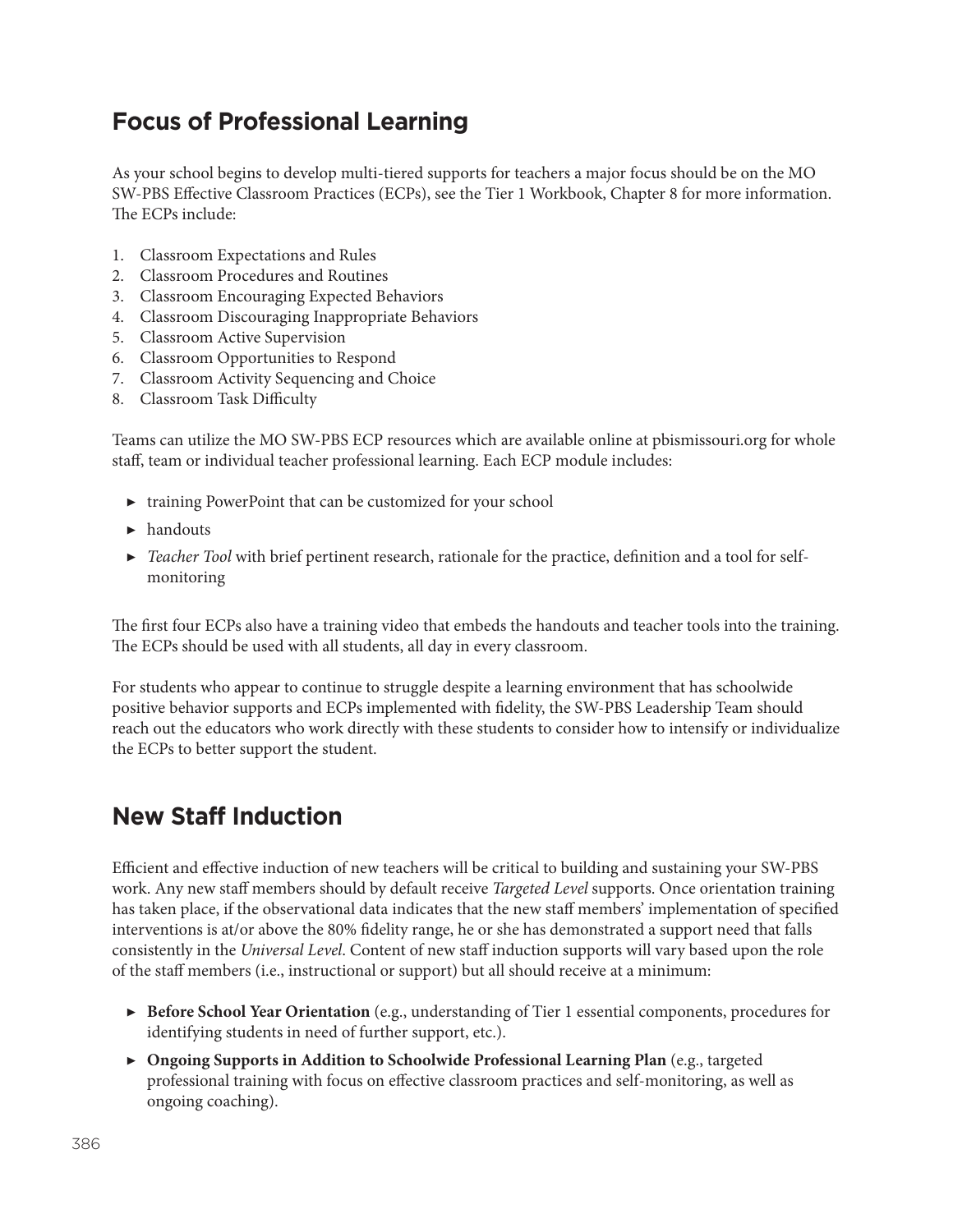

## **GROW Coaching Model**

First introduced by Graham Alexander (see information regarding GROWs' origins in Alexander, 2010) and popularized in 1992 by John Whitmore's book Coaching for Performance, GROW is a deceptively simple framework for guiding teams or individuals to powerful solutions. The GROW Model is renowned for its success in both problem solving and goal setting, helping to maximize and maintain achievement and productivity. Part of what makes it such a powerful tool is its flexibility.

#### **HOW THE GROW MODEL WORKS**

The GROW Model is an acronym standing for (G)oals, (R)eality, (O)ptions and (W)ill/(W)ay Forward, highlighting the four key steps in the implementation of the GROW Model. By working through these four stages, the GROW Model raises awareness and understanding of contextual factors and possible opportunities for change and improvement in desired outcomes.

The key to successful GROW coaching lies in asking powerful questions that inspire teams or individuals to think deeply and without limits related to the topic of coaching. This deep, limitless thinking results in action plans that are meaningful, relevant and impactful.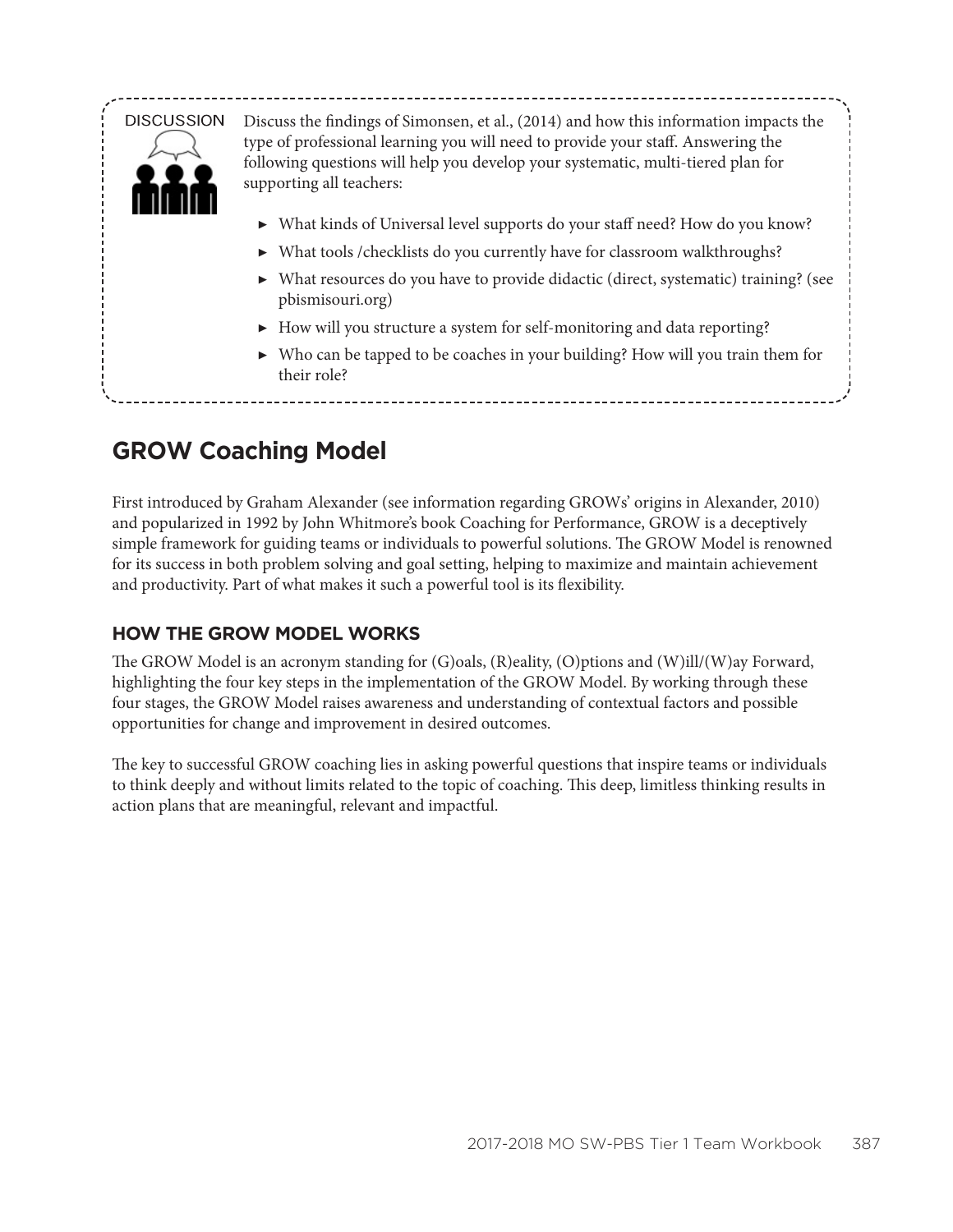| Acronym &<br>Description:                            | <b>Example Questions: (school or individuals)</b>                                                                                              |  |  |  |
|------------------------------------------------------|------------------------------------------------------------------------------------------------------------------------------------------------|--|--|--|
| G-Goal > Long term                                   | What do you want to achieve?                                                                                                                   |  |  |  |
| aspirations and focus for                            | What is important to you right now?                                                                                                            |  |  |  |
| the coaching session or                              | What areas do you want to work on?                                                                                                             |  |  |  |
| team meeting.                                        | Describe your perfect world.                                                                                                                   |  |  |  |
|                                                      | What will make feel like this time was well spent?                                                                                             |  |  |  |
|                                                      | What do you want kids to know and do?                                                                                                          |  |  |  |
|                                                      | Why are you doing SW-PBS?                                                                                                                      |  |  |  |
|                                                      | How might this be able to impact the community?                                                                                                |  |  |  |
|                                                      | What are you hearing?                                                                                                                          |  |  |  |
| R-Reality > Current                                  | What has contributed to your success so far?                                                                                                   |  |  |  |
| situation and beliefs held by                        | Where are you in relation to your goal?                                                                                                        |  |  |  |
| group or individuals.                                | Does your gut agree with this?                                                                                                                 |  |  |  |
|                                                      | Are there other perceptions that agree or disagree with this?                                                                                  |  |  |  |
|                                                      | Paint me a picture                                                                                                                             |  |  |  |
|                                                      | Tell me more                                                                                                                                   |  |  |  |
|                                                      | What's working right now                                                                                                                       |  |  |  |
|                                                      | Tell me the story without numbers                                                                                                              |  |  |  |
|                                                      | What progress have you made toward your goal?                                                                                                  |  |  |  |
|                                                      | How do you feel when you walk in the door?<br>How do you think kids feel? Parents feel?                                                        |  |  |  |
|                                                      | Does this goal conflict with any other goals?                                                                                                  |  |  |  |
|                                                      |                                                                                                                                                |  |  |  |
| $O-Options > The$                                    | What are your options?                                                                                                                         |  |  |  |
| possibilities for action and<br>resources available. | How have you tackled similar situations before?                                                                                                |  |  |  |
|                                                      | Who do you know who has encountered a similar situation?<br>Don't use the same solutions because they are not working. Think outside your box. |  |  |  |
|                                                      | Who do you know who has encountered a similar situation?                                                                                       |  |  |  |
|                                                      | What idea would put up here to leave the ideas as a crazy lady?                                                                                |  |  |  |
|                                                      | What is something we/you have not tried?                                                                                                       |  |  |  |
|                                                      | If anything is possible, what would you do?                                                                                                    |  |  |  |
|                                                      | What could you do differently?                                                                                                                 |  |  |  |
|                                                      | What else?                                                                                                                                     |  |  |  |
|                                                      | What would your alter ego do?                                                                                                                  |  |  |  |
|                                                      | What might our students say would be a great solution?                                                                                         |  |  |  |
|                                                      | What might your community think would be a solution?                                                                                           |  |  |  |
|                                                      | If you had to give me 3 more ideas what would those be?                                                                                        |  |  |  |
|                                                      | If you had to do it tomorrow what would you do?                                                                                                |  |  |  |
|                                                      | If resources were no option what would you do?                                                                                                 |  |  |  |
|                                                      | If money or time was not an option what would you do?                                                                                          |  |  |  |
| W-Way Forward > Actions                              | What are viable choices?                                                                                                                       |  |  |  |
| that will be taken to achieve                        | Which options are working smarter not harder?                                                                                                  |  |  |  |
| goals.                                               | Which options are going to give you the most bangs for your buck?                                                                              |  |  |  |
|                                                      | Which options are you going to get you, your staff or students to buy in?                                                                      |  |  |  |
|                                                      | What action will you /we take?                                                                                                                 |  |  |  |
|                                                      | When will you /we start?                                                                                                                       |  |  |  |
|                                                      | Who will you /us help?                                                                                                                         |  |  |  |
|                                                      | How will you /we know you've been successful?                                                                                                  |  |  |  |
|                                                      | What will this look like if it is fully implemented in your school (classroom)?                                                                |  |  |  |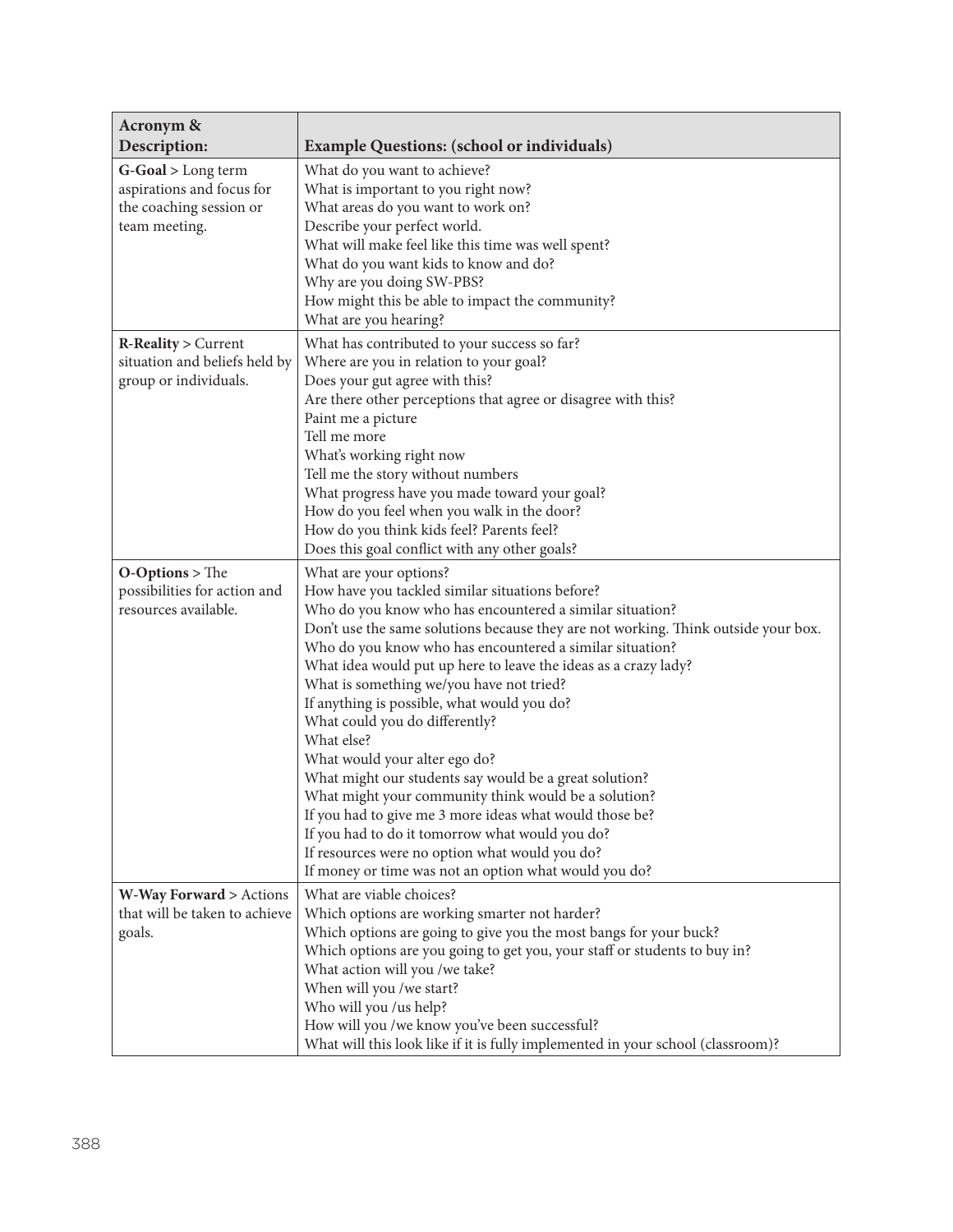SW-PBS Teams can apply the GROW Model when analyzing school-wide or classroom level data, for problem solving interventions at the universal, targeted or intensive level; for coaching teachers or teams; or for improving any process or procedure.

As your school considers how to provide coaching to teams (e.g., grade level, departmental, schoolwide) and/or individual teachers, you should also consider how to assess the fidelity of implementation of the coaching supports. The Missouri Department of Elementary and Secondary Education (DESE) through it's work on a school professional development grant (SPDG) developed a checklist for criteria to assess fidelity of school-based coaching implementation (MO DESE SPDG, 2015). Below the elements of GROW coaching (i.e., goal, reality, options, way forward) are indicated within the checklist. Some checklist items are specific to the systems that have been developed for coaching rather elements of GROW. In these instances the checklist item has a designation of not applicable (NA).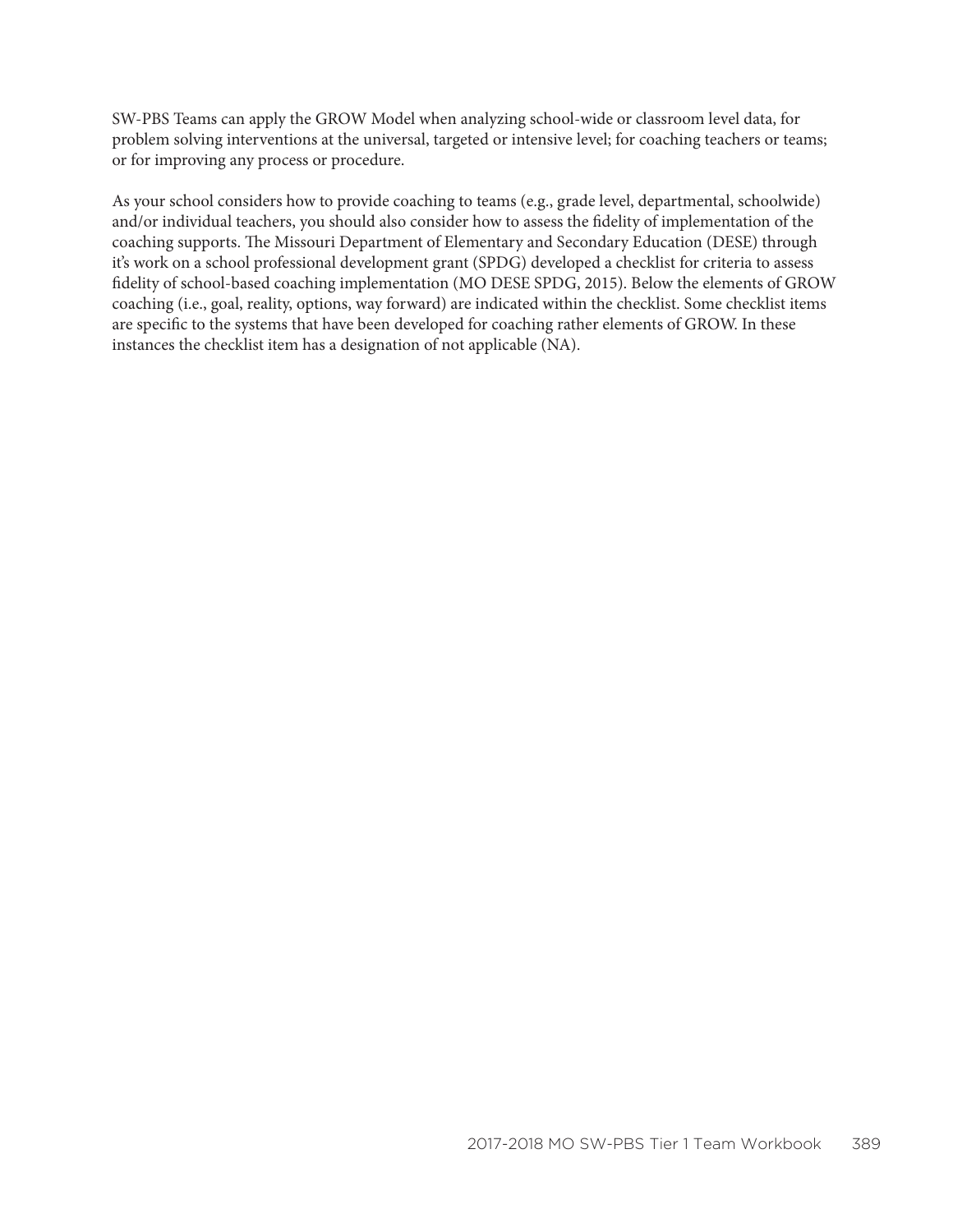#### School-Based Implementation Fidelity Checklist

*Instructions:* This checklist is designed as a format for periodically checking on the fidelity of schoolbased implementation coaching. This checklist can be used for self-assessment of fidelity as well as observation of fidelity. Fidelity should be monitored "early and often" (Harn, Parisi, & Stoolmiller, 2013). It is recommended that the school-based implementation coach completes the fidelity checklist after each coaching interaction until at least 80% of items are consistently present.

| Goal<br><b>Reality</b><br>Options<br><b>Way</b> | School-based implementation coach:                                                                                                                               | Yes | Partially | <b>No</b> | If partially<br>or no, please<br>explain. |
|-------------------------------------------------|------------------------------------------------------------------------------------------------------------------------------------------------------------------|-----|-----------|-----------|-------------------------------------------|
|                                                 | PREPARATION                                                                                                                                                      |     |           |           |                                           |
| <b>NA</b>                                       | 1. Clearly states that he/she will keep the coaching<br>conversation confidential and it will not be used<br>for formal performance evaluation.                  |     |           |           |                                           |
| $\mathbb{R}$                                    | 2. Asks recipients of coaching to identify the<br>things they felt went well, before providing his/<br>her own observations.                                     |     |           |           |                                           |
| <b>NA</b>                                       | 3. Quickly establishes or builds on previously<br>established rapport.                                                                                           |     |           |           |                                           |
|                                                 | <b>FEEDBACK</b>                                                                                                                                                  |     |           |           |                                           |
| R                                               | 4. Provides feedback on observed strengths.                                                                                                                      |     |           |           |                                           |
| $\mathbb{R}$                                    | 5. Poses questions for educator reflection on<br>implementation and learner outcomes.                                                                            |     |           |           |                                           |
| $\overline{O}$                                  | 6. Provides suggestions for changes in practice<br>that are accompanied by rationales for why<br>changes are important and how changes will<br>improve outcomes. |     |           |           |                                           |
| $\overline{O}$                                  | 7. Allows recipients to offer clarification and/or<br>reflect on suggestions.                                                                                    |     |           |           |                                           |
| $\mathbb{R}$                                    | 8. Describes educator, student, and/or team<br>actions & responses using concrete and specific<br>examples.                                                      |     |           |           |                                           |
| R/O                                             | 9. Addresses areas of needed improvement by<br>providing examples of content/practice in use.                                                                    |     |           |           |                                           |
| $\mathbb{R}$                                    | 10. Discusses student data reporting learning<br>occurred while using teaching practice.                                                                         |     |           |           |                                           |
| O/W                                             | 11. Guides recipients to identify solutions for<br>problem areas in the form of take-aways or<br>action steps.                                                   |     |           |           |                                           |
|                                                 | <b>STRUCTURE</b>                                                                                                                                                 |     |           |           |                                           |
| <b>NA</b>                                       | 12. Paces the conversation allowing time for the<br>coached educator(s) to question and process<br>information.                                                  |     |           |           |                                           |
| NA                                              | 13. Adheres to established plan of coaching (e.g.,<br>frequency, schedule, and duration).                                                                        |     |           |           |                                           |
| <b>NA</b>                                       | 14. Allows for coaching conversations to occur in a<br>setting preferred by the coached educator.                                                                |     |           |           |                                           |
|                                                 | <b>TOTAL</b>                                                                                                                                                     |     |           |           |                                           |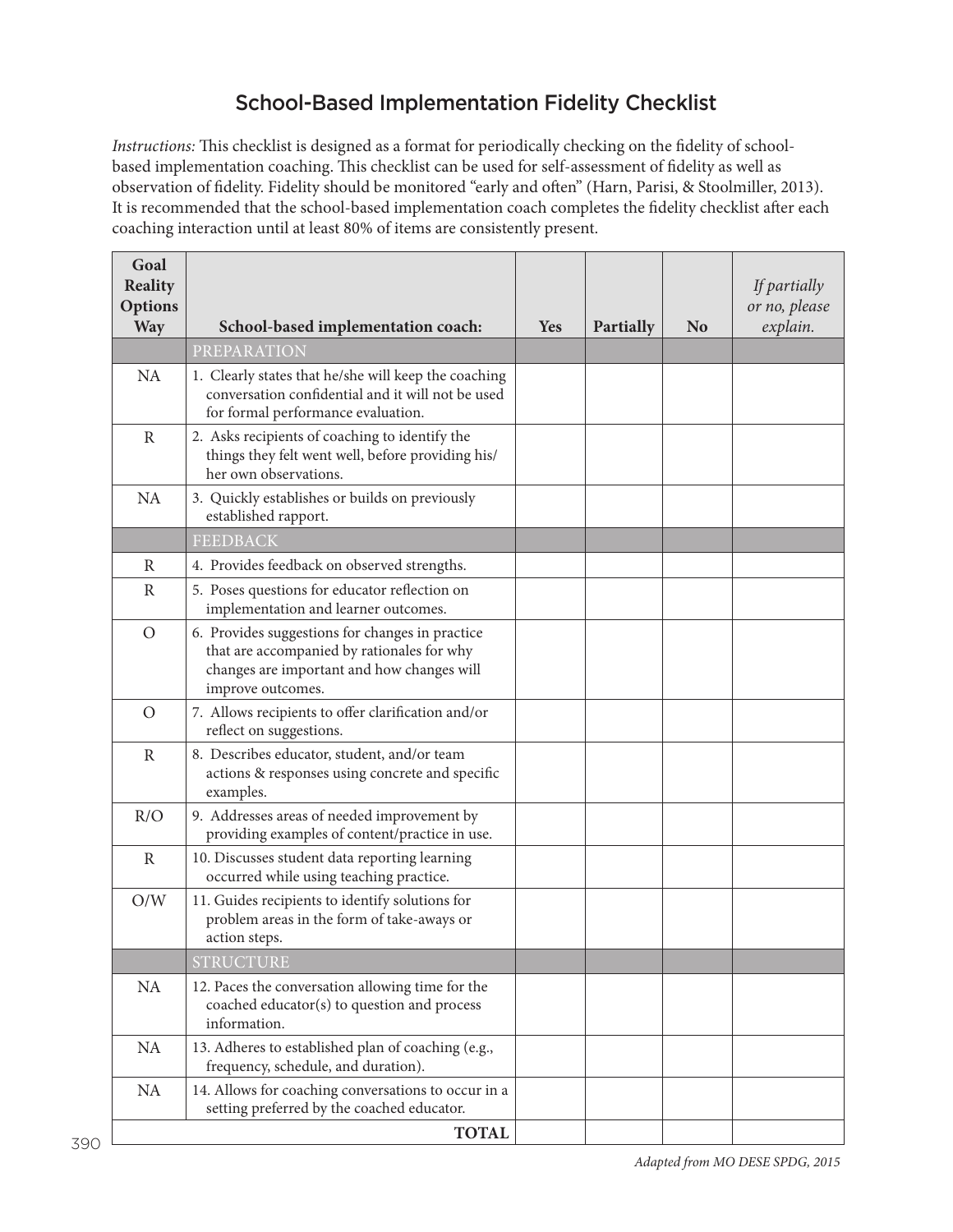## **Finding Time to Schedule Staff Professional Learning**

One of the major concerns in every school is **time** for professional learning. Each school is unique in schedules, budgetary restrictions for substitutes, coverage availability from other staff, and contractual/ negotiated agreement restrictions.

All schools also have **competing initiatives**. District and school teams can inventory the initiatives currently implemented district and schoolwide. Using a structure called Working Smarter from the PBIS National Center each initiative is reviewed in terms of purpose/outcomes, resources needed, and timelines (see Tier 1 Workbook Chapter 2, *Leadership*, for more information on *Working Smarter*).

Streamlining the work at the district or school level increases the likelihood the resources necessary are available and that the essential components of SW-PBS including the necessary PL supports for implementation are implemented. From this review the district and/or school team can ask questions to assess:

- ▶ Are all of the initiatives current and necessary? Many times schools continue to do something because "it's always been that way" even though it is no longer effective or needed.
- ▶ Do some of the initiatives have overlapping purposes and can be streamlined, thereby freeing up potential schedule time for staff learning?

**Other questions** schools can ask when trying to find time include:

- $\triangleright$  Can staff meetings have an instructional focus instead of a managerial focus?
- $\triangleright$  Can portions of grade level/departmental planning times be used for staff learning?
- ▶ Can classes/activities be covered by other available school personnel for teachers to attend staff learning?
- $\triangleright$  Can technology be utilized to allow for flexible training times?

Your team will need to work closely with your administrator in order to develop a professional learning calendar.



What options are available in your school for scheduling Tier 1 professional learning opportunities? How far in advance is the professional learning calendar established? Do you need to start planning now to get additional time on the calendar for next year?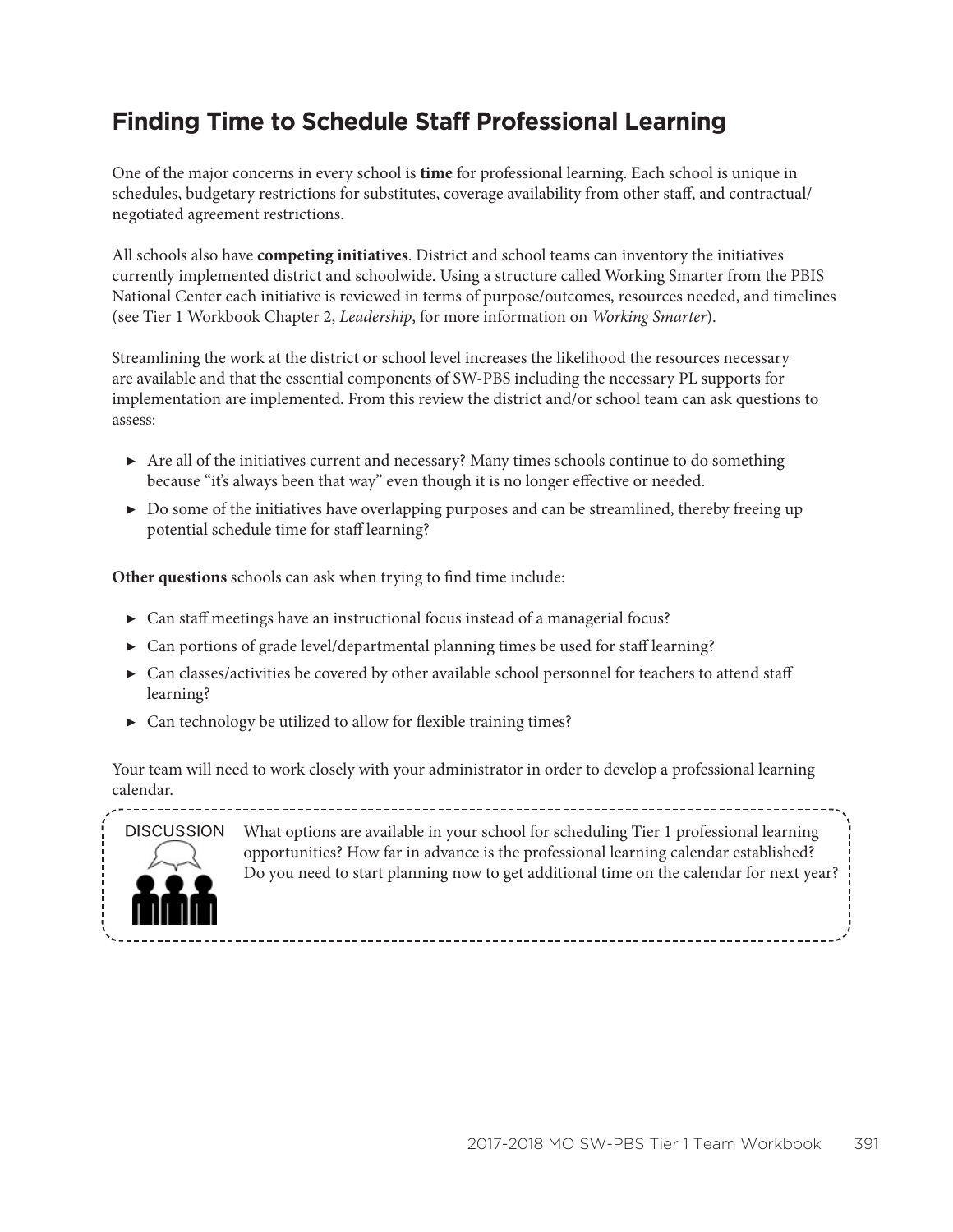# **Providing Updates to Staff**

Another component of your Professional Learning System is to provide your staff with **updates about Tier 1 systems, data, and practices**. This includes developing standard procedures for providing updates to the administrator, team, staff and others involved with student support. Also consider what communication needs to be provided for families and community members.

These **four questions** will assist your team in developing your communication system. If you can answer these questions, your system for updating staff is in place.

- 1. What will be communicated?
- 2. Who will communicate this information?
- 3. How will it be communicated?\*
- 4. When will it be communicated?

\*Your team should also consider when and how to leverage social media to communicate with stakeholders (e.g., teachers, staff, students, families and community members). What kinds of social media does your school currently use? What forms of social media do your stakeholders currently use? Schools today must consider the array of social media platforms that are the typical "news and information" sources for their employees and customers (e.g., world wide web, TWITTER, FaceBook, Instagram, etc.). If your communication system isn't utilizing those platforms your team cannot keep the those using those social media outlets up to date with current and accurate information.

DISCUSSION Does your Tier 1 team have an effective system already established for updating staff?



- ▶ If yes, can your Tier 1 team incorporate the same system?
- $\blacktriangleright$  If no, what system can be developed for the Tier 1 team to provide regular staff updates?

# **Developing Tier 1 Staff Handbook**

A Tier 1 Staff Handbook is also part of your Professional Development System. This handbook will serve as a **reference for staff** and **document your Tier 1 data, systems and practices**. If teachers have a question, the handbook can be a resource they can readily access to get information. Information in your Tier 1 Staff Handbook will provide the basis for your Tier 1 professional development.

The *Tier 1 Staff Handbook Organizer* provides guidance for what you will include in your handbook.

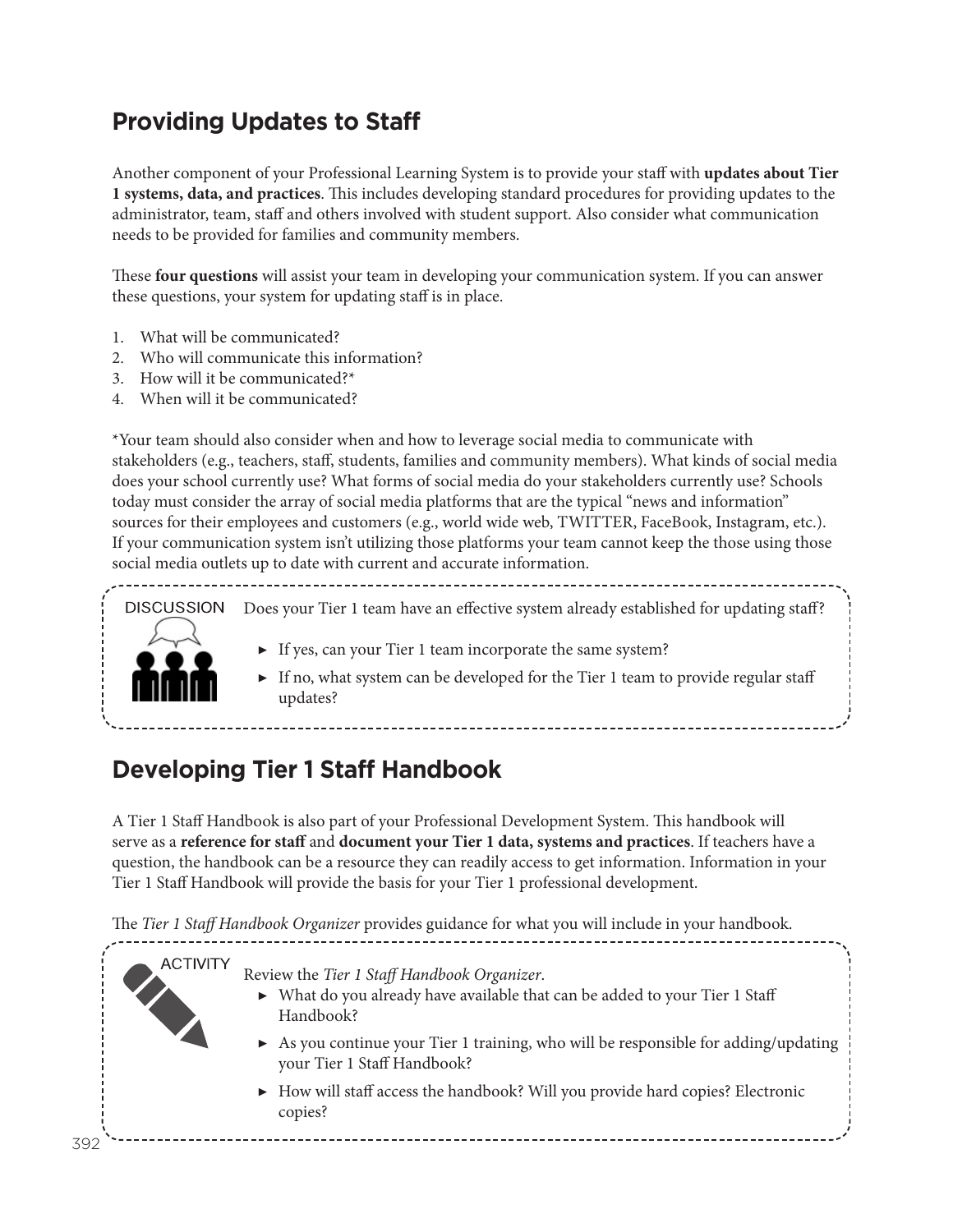### Tier 1 Positive Behavior Support Staff Handbook Organizer

| <b>Feature</b>                      | <b>Suggested Materials</b>                                                                                                                                          | <b>Documented in</b><br><b>Handbook?</b> |                |
|-------------------------------------|---------------------------------------------------------------------------------------------------------------------------------------------------------------------|------------------------------------------|----------------|
|                                     | 1) Schoolwide Behavior Matrix                                                                                                                                       | <b>YES</b>                               | NO             |
| Guides                              | 2) Tier 1 Action Plan                                                                                                                                               | <b>YES</b>                               | NO             |
| 1. Common Philosophy<br>and Purpose | 1) Description/Overview of Tier 1 Positive<br><b>Behavior Support</b>                                                                                               | <b>YES</b>                               | N <sub>O</sub> |
|                                     | 2) School Philosophy, Beliefs, Mission & Vision,<br>Goals                                                                                                           | <b>YES</b>                               | N <sub>O</sub> |
| 2. Leadership                       | 1) Tier 1 team list with roles identified                                                                                                                           | <b>YES</b>                               | N <sub>O</sub> |
|                                     | 2) Schedule of meeting dates                                                                                                                                        | <b>YES</b>                               | N <sub>O</sub> |
|                                     | 3) Standard Agenda Format                                                                                                                                           | <b>YES</b>                               | N <sub>O</sub> |
|                                     | 4) Copy of Meeting Minutes                                                                                                                                          |                                          |                |
| 3. Clarifying Expected              | 1) Matrix                                                                                                                                                           | <b>YES</b>                               | NO             |
| Behavior                            | 2) Non-Classroom Procedures                                                                                                                                         | <b>YES</b>                               | NO             |
| 4. Teaching Expected                | 1) Lessons for behaviors on matrix                                                                                                                                  | <b>YES</b>                               | N <sub>O</sub> |
| Behavior                            | 2) Teaching Schedule                                                                                                                                                | <b>YES</b>                               | NO             |
|                                     | 3) New student induction process description                                                                                                                        | <b>YES</b>                               | N <sub>O</sub> |
| 5. Encourage Expected<br>Behavior   | 1) Schoolwide incentive system description                                                                                                                          | <b>YES</b>                               | N <sub>O</sub> |
| 6. Discourage Expected<br>Behavior  | 1) List of staff managed and office managed<br>behaviors                                                                                                            | <b>YES</b>                               | N <sub>O</sub> |
|                                     | 2) Continuum or menu of strategies to<br>discourage inappropriate behavior/flow chart                                                                               | <b>YES</b>                               | NO             |
|                                     | 3) Procedures for documenting behavioral<br>incidents:<br>• Office discipline referral form<br>· Minor behavior form<br>• Procedures to submit behavioral incidents | <b>YES</b>                               | NO             |
| 7. Ongoing Monitoring               | 1) Sample Big 5 ODR Report                                                                                                                                          | <b>YES</b>                               | NO             |
|                                     | 2) Sample Solution Plan                                                                                                                                             | <b>YES</b>                               | NO             |
| 8. Effective Classroom              | 1) Classroom observation protocol                                                                                                                                   | <b>YES</b>                               | N <sub>O</sub> |
| Practices                           | 2) Classroom matrix example                                                                                                                                         | <b>YES</b>                               | NO             |
|                                     | 3) List of classroom procedures                                                                                                                                     | <b>YES</b>                               | N <sub>O</sub> |
|                                     | 4) Classroom incentive system example                                                                                                                               | <b>YES</b>                               | N <sub>O</sub> |
|                                     | 5) Classroom system of discouraging<br>inappropriate behavior                                                                                                       | <b>YES</b>                               | N <sub>O</sub> |